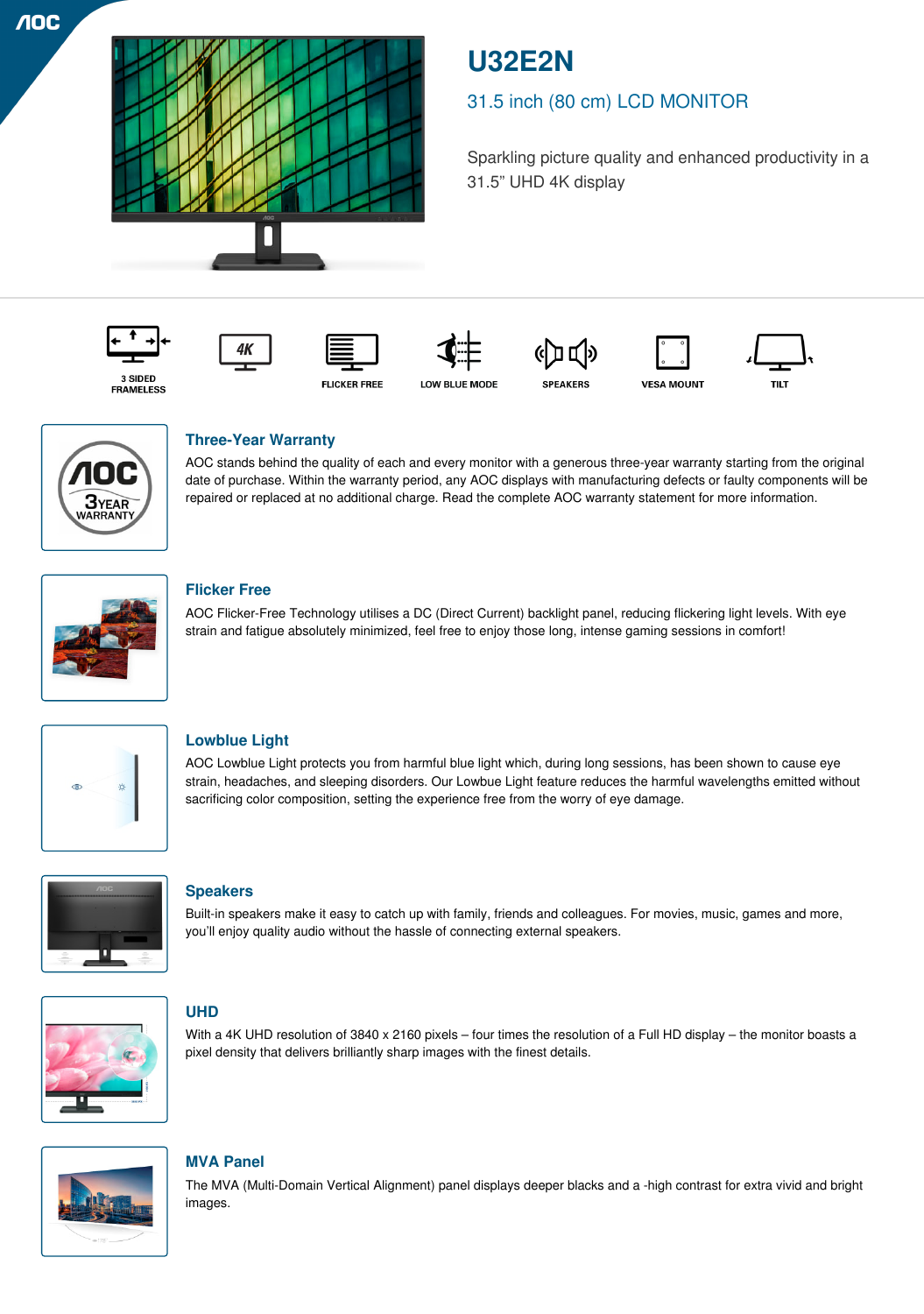## **Frameless**



Besides looking modern and attractive, frameless designs enable seamless multi-monitor setups. Your cursor/windows will not be lost anymore in the dark abyss of bezels, when many displays are placed side by side.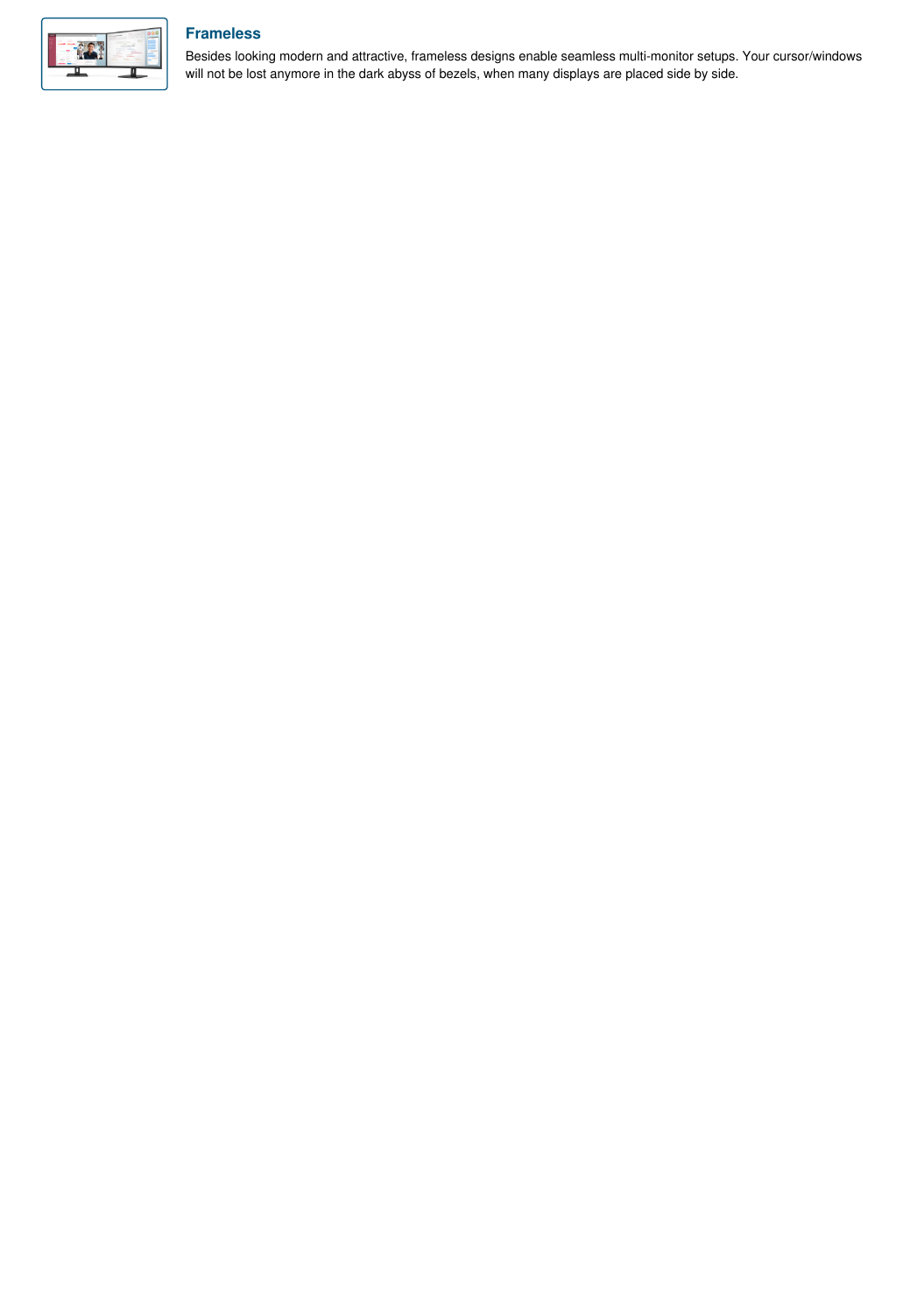#### **General**

| Model name          | <b>U32E2N</b>    |
|---------------------|------------------|
| EAN                 | 4038986118286    |
| <b>Product Line</b> | Essential-line   |
| <b>Series</b>       | E <sub>2</sub>   |
| Channel             | B <sub>2</sub> B |
| Classification      | Mainstream       |
| Section             | <b>Business</b>  |
| Launch date         | 15-09-2020       |

#### **Screen**

| Resolution                  | 3840x2160                                                              |
|-----------------------------|------------------------------------------------------------------------|
| Refresh rate                | 60Hz                                                                   |
| Screen size (inch)          | 31.5 inch                                                              |
| Screen size (cm)            | 80 cm                                                                  |
| Flat / Curved               | Flat                                                                   |
| <b>Backlight</b>            | <b>WLED</b>                                                            |
| Panel Type                  | VA                                                                     |
| Aspect ratio                | 16:9                                                                   |
| <b>Display Colours</b>      | 16.7 Million                                                           |
| <b>Panel Colour in Bits</b> | $10$                                                                   |
| sRGB Coverage (%)           | 104                                                                    |
| Adobe RGB Coverage (%)      | 77                                                                     |
| NTSC coverage (%)           | 72 %                                                                   |
| Response time (GtG)         | 4 ms                                                                   |
| Contrast (static)           | 2500:1                                                                 |
| Contrast (dynamic)          | 20M:1                                                                  |
| <b>Brightness (typical)</b> | 350 cd/m <sup>2</sup>                                                  |
| Viewing angle (CR10)        | 178/178 <sup>o</sup>                                                   |
| <b>Hard Glass</b>           | Antiglare + 3H                                                         |
| <b>OSD languages</b>        | EN, FR, ES, PT, DE, IT, NL, SE, FI, PL, CZ, RU, KR, CN (T), CN (S), JP |

**Exterior**

| Monitor colour         | <b>Black</b>      |
|------------------------|-------------------|
| <b>Bezel Type</b>      | <b>Borderless</b> |
| <b>Removable Stand</b> |                   |

#### **Ergonomics**

| Vesa Wallmount | 100x100                                                                |
|----------------|------------------------------------------------------------------------|
| Tilt           | $5.5^{\circ}$ ±1 $^{\circ}$ ~ 22 $^{\circ}$ ±1.5 $^{\circ}$ $^{\circ}$ |